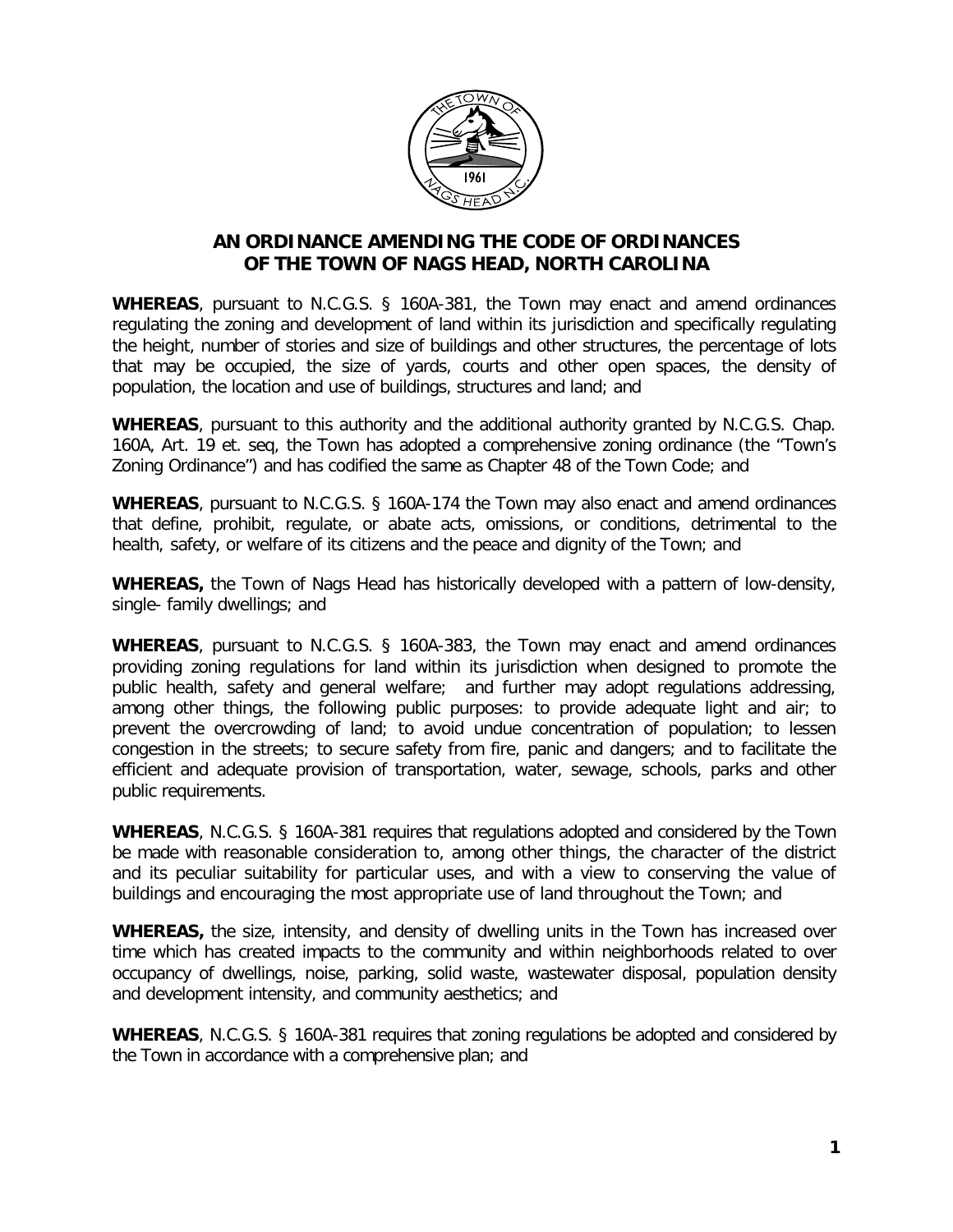**WHEREAS,** the Town's Vision Statement adopted as part of the Town of Nags Head 2010 CAMA Land Use Plan states that "the town is working to build a community with an economy based on family vacation tourism and that important elements to maintaining this economy are:

- A relaxed-paced beach community comprised primarily of low-density development and open spaces; and
- A healthy, well-maintained oceanfront beach that is accessible and usable; not blocked by large structures"; and

**WHEREAS,** the Land Use Plan also states that **"**The Town realizes that vacation rentals and seasonal rentals, and particularly, the rental of large oceanfront homes, while promoting the single- family tourist rental economy, can significantly impact Town municipal resources and infrastructure"; and furthermore, "The Town shall comprehensively review impacts that these large structures have on the resources, municipal services, and neighboring properties and amend zoning and Town regulation accordingly"; and

**WHEREAS,** a high priority policy in the plan indicates that "The Town will not amend the zoning ordinance or any development regulation which would result in either increased density (units/acre) or increased intensity of these homes"; and

**WHEREAS,** North Carolina Session Law 2015-86 amended N.C.G.S. § 160A-381, effective June 19, 2015, to prohibit local governments within the State of North Carolina from regulating certain building design elements for One- and Two-Family Dwellings or regulating the number and types of rooms or the interior layout of rooms; and

**WHEREAS,** the recent amendment to N.C.G.S. § 160A-381 directly impacts existing ordinances the Town has enacted to control the density, appearance, and overall quality of residential development, as well as the public health, safety and general welfare, including ordinances adopted for the purposes allowed by N.C.G.S. § 160A-383; and

**WHEREAS,** the Town will now amend these ordinances to comply with N.C.G.S. § 160A-381 while utilizing the remaining available regulatory tools as allowed by law to achieve town goals with respect to the aforementioned concerns related to the quality of Town development; and

**WHEREAS**, the Town finds that these text amendments are consistent with the goals, objectives and policies of the Town's adopted Land Use Plan, and that this action is reasonable and in the public interest.

**NOW THEREFORE BE IT ORDAINED,** by the Board of Commissioners of the Town of Nags Head, North Carolina, that the Town's Code of Ordinances be amended as follows:

#### PART I. That **Section 48-7 Definitions of Specific Words and Terms** be amended to read as follows:

Dwelling, large residential means a single-family dwelling or two-family dwelling (duplex) as defined by this chapter that contains between six and eight bedrooms or has 3,500 or more square feet of enclosed habitable living space. Such dwelling shall not exceed a maximum number of eight bedrooms. Maximum total enclosed habitable living space for any single-family dwelling or two-family dwelling shall not exceed 5,000 square feet unless in conformance with all provisions of subsection 48-370 $\left(\frac{d}{d}\right)(1)$ . Enclosed habitable living space and the total number of bedrooms for large residential dwellings shall be calculated to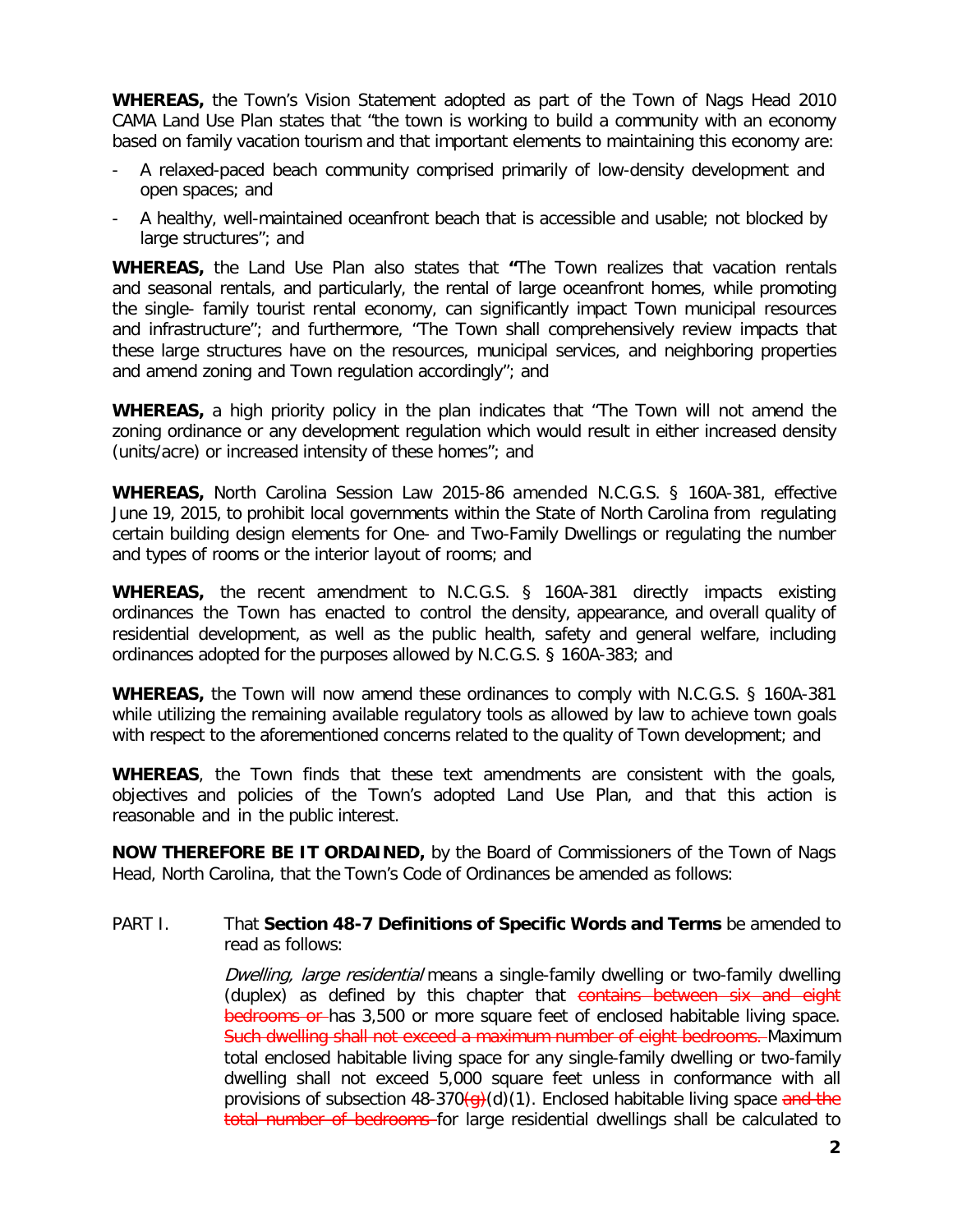also include any enclosed habitable living space and/or bedrooms-that may be present in any accessory structure that is located on the same lot as the principal structure.

## PART II. That **Section 48-370 Residential Design Standards** be amended to read as follows:

# **Sec. 48-370. - Residential design standards Standards for Large Residential Dwellings.**

- (a) **Intent.** The purpose of establishing this section is to set forth a comprehensive set of regulations designed to **protect and** promote and encourage the unique and historical elements of residential architecture held to be valued as an integral part of the Town image, to ensure that future residential development is compatible with its natural and developed environments, and to afford the highest level of protection for both permanent residents and seasonal visitors occupying these structures in the furtherance of public safety and welfare.
- (b) **Exceptions of Applicability.** All existing single-family, two-family, and large residential dwelling uses which do not meet the requirements of this section shall be regulated in accordance with article IV of this chapter.

(c) Large residential dwellings, as defined in section 48-7, shall be subject to the requirements set forth in subsections (d) through  $(h)$  (g) of this section. Large residential dwellings located in an area designated as a historic district on the National Register of Historic Places shall comply with the provisions of the Nags Head Residential Design Guidelines.

# (d) **Dimensional Requirements**.

- (1) The minimum lot area for large residential dwellings shall be sixteenthousand (16,000) square feet. The total enclosed habitable living space for large residential dwellings may only exceed 5,000 square feet when located in the SED-80 zoning district on a lot which meets the minimum lot area requirements for that district.
- (2) For *large residential dwellings* that contain 4,200 square feet or less in area, the minimum width of the side yard shall be 12 feet. For large residential dwellings with greater than 4,200 square feet in area, the minimum width of the side yard shall be 14 feet. For property owners that elect to following the Nags Head Residential Design Guidelines (see Appendix A), the minimum width of the side yard may be determined using the dimensional requirements contained within Articles XI or XII of this Chapter applicable to the zoning district in which the dwelling is proposed.
- (3) The maximum height for *large residential dwellings* shall be 35 feet. For property owners that elect to following the Nags Head Residential Design Guidelines (see Appendix A); and, when the proposed large residential dwelling utilizes an 8/12 roof pitch as specified the Town of Nags Head Residential Design Guidelines, the maximum height for a *large residential* dwelling may be increased to 42 feet.

**Residential Architectural Point System**. The architectural design elements listed in the table below have been assigned individual point values. A combination of these elements must be incorporated into the design of each dwelling building to which the point system is applicable in order to achieve the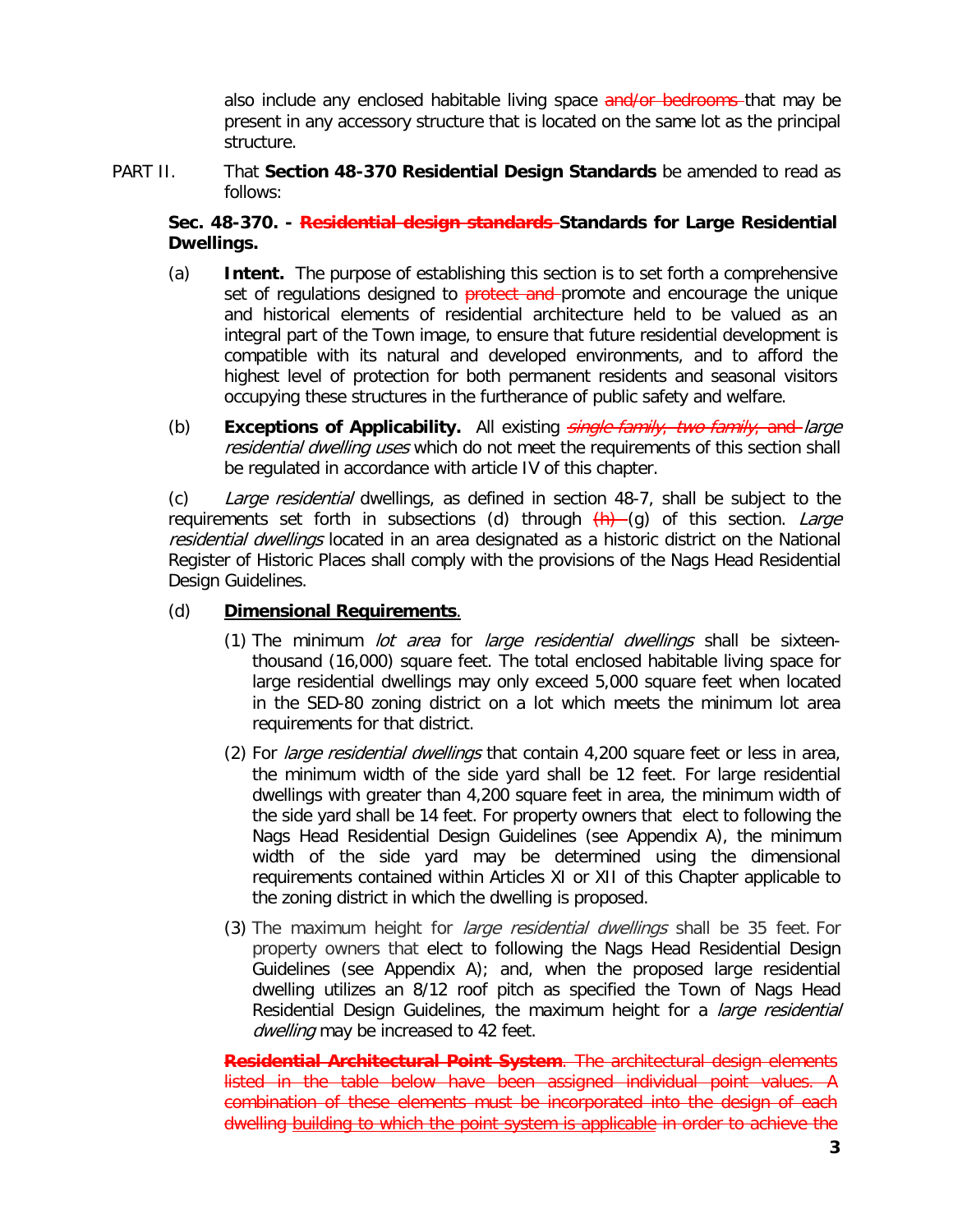minimum required point totals for each dwelling classification. The required specifications for each architectural design element are detailed further in the "Town of Nags Head Residential Design Manual" (Appendix of this Chapter).

| <b>Town of Nage Hoad Posidential Design Manual - Point Tobulation Form</b> |  |
|----------------------------------------------------------------------------|--|
| <u>TUWITUL NAYS HGAY NGSKIGHNAL DGSKJILIWAHAAL – LUINE TADUIANUN FUHIT</u> |  |

| <b>DESIGN ELEMENT*</b>        | <b>FORMULA/NO. OF POINTS POSSIBLE</b>                                    | <b>POINTS</b> |
|-------------------------------|--------------------------------------------------------------------------|---------------|
| Porches                       | First Floor Porches - p1/b1 x 150 =                                      |               |
|                               | p1 = perimeter of first floor with porch                                 |               |
|                               | b1 = perimeter of first floor                                            |               |
|                               | Second Floor Porches - p2/b2 x 75 =                                      |               |
|                               | p2 = perimeter of second floor with porch                                |               |
|                               | b2 = perimeter of second floor                                           |               |
| <b>Dormers</b>                | Hip or Gable $- n x 5 -$                                                 |               |
| <del>.(25 points max.)</del>  | $Shed - n(10) + L =$                                                     |               |
|                               | $n = no$ . of dormers                                                    |               |
|                               | L = linear ft. past 12'                                                  |               |
| <b>Coastal Watch Tower</b>    | H                                                                        |               |
| <del>-(10 points max.)</del>  |                                                                          |               |
| Reefs                         | $-25$                                                                    |               |
| <b>Bullding Form</b>          | $Bump$ Outs $-Fx10 =$                                                    |               |
| <del>- (40 points max.)</del> | <del>f = façade with required bump outs</del>                            |               |
|                               | <del>Combination Base Form = 40</del>                                    |               |
| <b>Siding Materials</b>       | <b>Wood Shingles = 25</b>                                                |               |
|                               | Simulated Wood Shingles = 12                                             |               |
| <b>Misc. Details</b>          | $W$ <i>indows = 20</i>                                                   |               |
|                               | Workable Shutters = 15                                                   |               |
|                               | Exposed Rafter Tails = 5                                                 |               |
|                               | <b>Beauty Bands = 5</b>                                                  |               |
|                               | Column Trim = 5                                                          |               |
|                               | Gable Bracket = 5                                                        |               |
|                               | <b>Built-in Railing Benches = 5</b>                                      |               |
| <del>Parking</del>            | $20x(1-R)$ =                                                             |               |
|                               | I = number of parking spaces installed                                   |               |
|                               | R = number of parking spaces required by Section 22-<br>$-251(b)$        |               |
|                               |                                                                          |               |
|                               |                                                                          |               |
|                               | Minimum Required Total Points for Dwelling Category Two (2) and Dwelling | 75X           |
|                               |                                                                          | Number of     |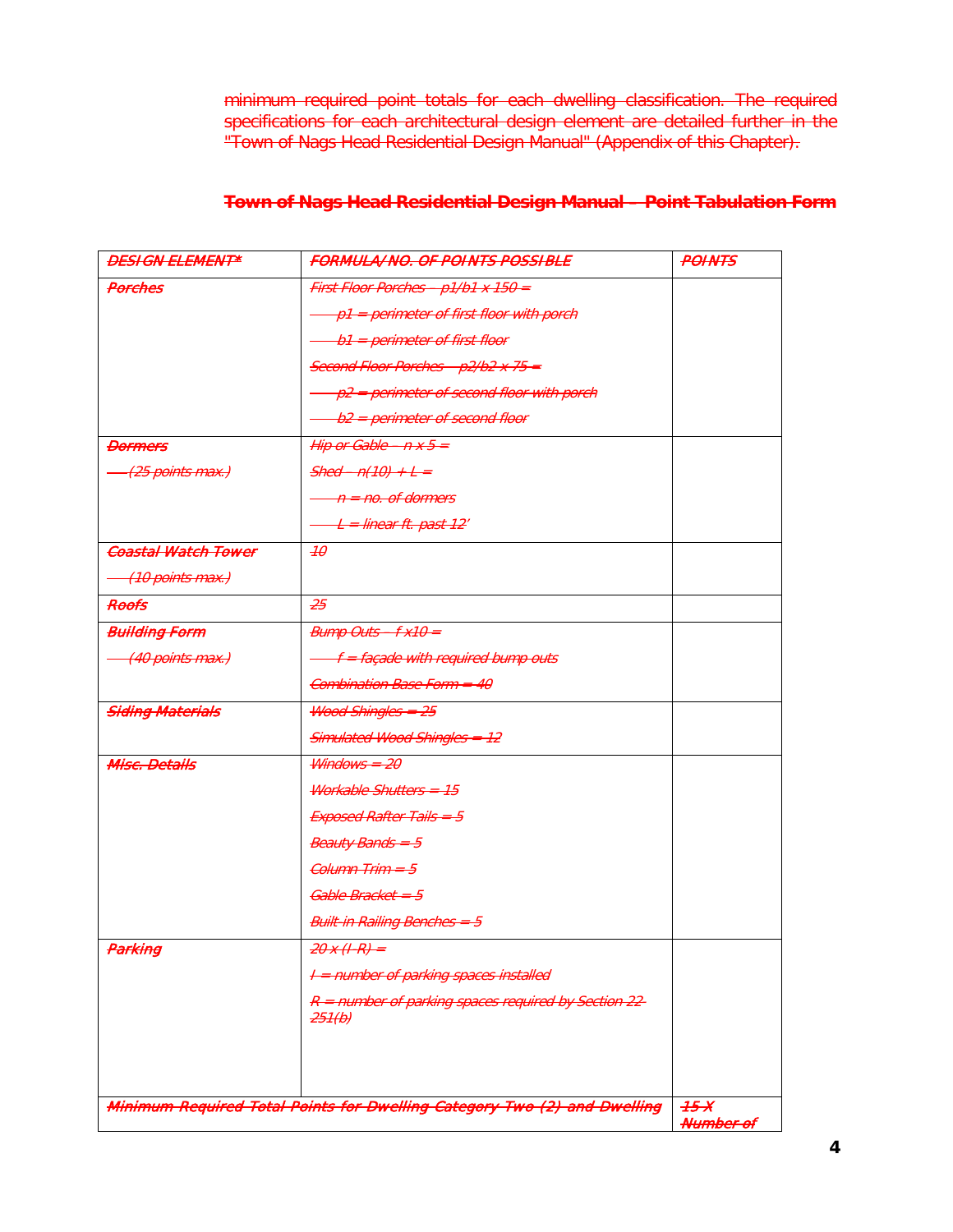as indicated in the Town of Nags Head Residential De

- (e) **Open Space Preservation/Landscaping Requirements** All large residential dwellings shall comply with the requirements of one of the following subsections:
	- (1) The preservation of a minimum of ten percent (10%) of the lot's total area with existing natural vegetation and/or dune elevations. Areas designated for the preservation of existing vegetation shall contain significant examples of native vegetation and be identified and maintained in accordance with Section 48-485(b)(1), (4), & (5).
	- (2) The planting of a minimum of fifteen percent (15%) of the lot's total area. At minimum fifty percent (50%) of the required landscaping shall consist of locally adapted live evergreen tree species that are a minimum height of three (3) feet and one (1) inch in diameter measured at one-half (1/2) foot above grade when planted. The remainder of the buffer may be live forbs and *shrubs* measuring at least one and one-half (1 1/2) feet when planted.

The above landscaping requirements may be altered due to unique and unusual physical conditions or characteristics of the property, including the reduction of landscaping requirements for oceanfront properties and other lots containing significant dune features that will be preserved in equal proportion.

The property owner shall be responsible for maintaining the landscaped areas required by this section, including the replacement of dead and missing vegetation.

# (f) **Sewage Disposal**

- 1) Reporting Requirements For all *large residential dwellings* utilizing innovative septic systems, the owner shall provide the Town with a copy of the latest septic improvement inspection reports as required by, and at the same time when submitted to, the Health Department for required reporting purposes.
- 2) Permitting Requirements The maximum permitted wastewater capacity for Large Residential Dwellings shall not exceed 1080 gallons per day. Additional bedrooms or bedroom equivalent areas shall not be added to existing structures except in conformity with this section.
- (g) **Dimensional Requirements**. The minimum lot area for large residential dwellings shall be sixteen-thousand (16,000) square feet. The total enclosed habitable living space for large residential dwellings may only exceed 5,000 square feet when located in the SED-80 zoning district on a lot which meets the minimum lot area requirements for that district.
- (h)(g) **Parking.** Parking for all large residential dwellings shall be in conformance with the requirements of section 48-162 applicable to single-family dwellings and twofamily dwellings (duplexes). Parking in excess of that required in section 48-162 shall be eligible for residential architectural points under subsection 48-370(d).
- Optional Parking spaces for all *large residential dwellings* shall be based on the following formula: N-1, with N representing the number of bedrooms authorized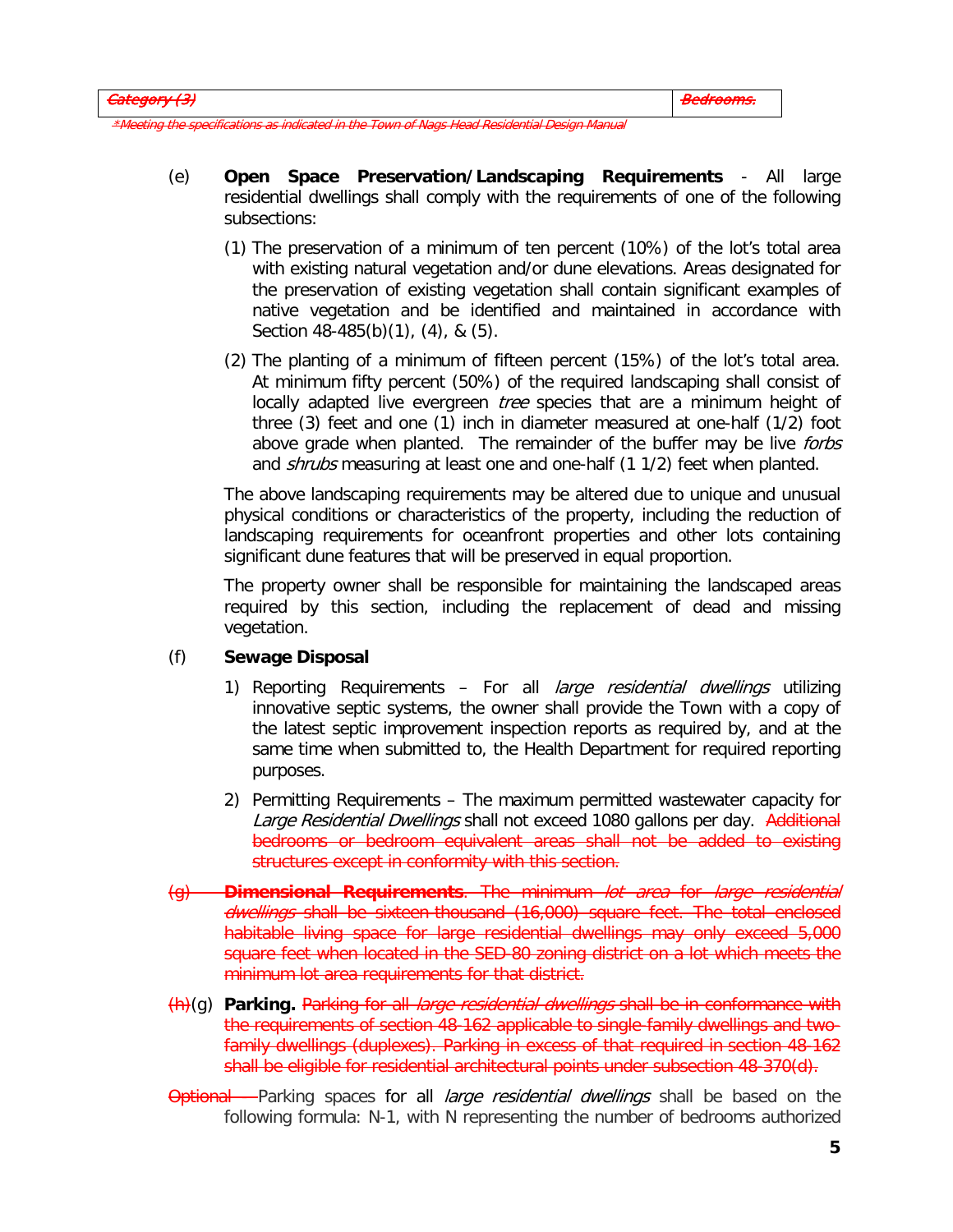by the septic improvement permit issued by the county department of environment health or the appropriate permitting agency. For property owners that elect to follow the Nags Head Residential Design Guidelines, parking for all large residential dwellings shall be in conformance with the requirements of [section 48-162](https://www.municode.com/library/nc/nags_head/codes/code_of_ordinances?nodeId=PTIICOOR_CH48ZO_ARTVOREPALORE_S48-162PALORESIMITMIDUDWUN) applicable to single-family dwellings and two-family dwellings (duplexes).

#### Part III. That **Sec. 48-402. R-1 Low-Density Residential District** (b) be amended as follows:

- (1) Detached *single-family dwellings* (not to include *trailers* or *mobile homes*). Single-family dwellings containing five (5) bedrooms shall be subject to the applicable requirements specified in specified in 48-370.
- $\left(2\right)(1)$  Estuarine bulkheads.
- $\left(\frac{3}{2}\right)$  Municipally owned public access facilities.
- $\left(\frac{4}{3}\right)$  Customary accessory uses and structures, including private swimming pools, private docks, minor communication towers, dish antennas, roof top wind energy facilities, vertical axis wind energy facilities and home occupations.
- $\left(\frac{5}{4}\right)$  Large residential dwellings, subject to other requirements of this chapter and provided that all the conditions are met as specified in [section 48-370.](https://www.municode.com/library/)

### Part IV. That **Sec. 48-402. R-1 Low-Density Residential District** (d) be amended as follows:

- (5) The minimum width of the side yard shall be 12 feet. In the case of a corner lot, to ensure adequate sight clearance, the minimum width of the side yard adjacent to the right-of-way shall be no less than 15 feet, except in the case of pre-existing nonconforming lots that are less than 10,000 square feet in lot area and 60 feet or less in lot width, in which case the minimum setback shall be 12 feet. For *large residential dwellings*, the minimum width of the side yard shall be regulated in accordance with section 48-370 (d).
- (8) Maximum height of structures shall be 35 feet. However, the height of a structure meeting the minimum roof pitch requirements of subsection 48- 370(d) shall be allowed a maximum total height of 42 feet. However, the maximum height of a structure may be increased to 42 feet if the structure utilizes an 8/12 roof pitch as specified in the Town of Nags Head Residential Design Guidelines. For *large residential dwellings*, height shall be regulated in accordance with section 48-370 (d).

## PART V. That **Sec. 48-403. R-2 Medium-Density Residential District** (b) be amended as follows:

(1) Detached single-family dwellings (not to include trailers or mobile homes). Single-family dwellings containing five (5) bedrooms shall be subject to the applicable requirements specified in specified in 48-370.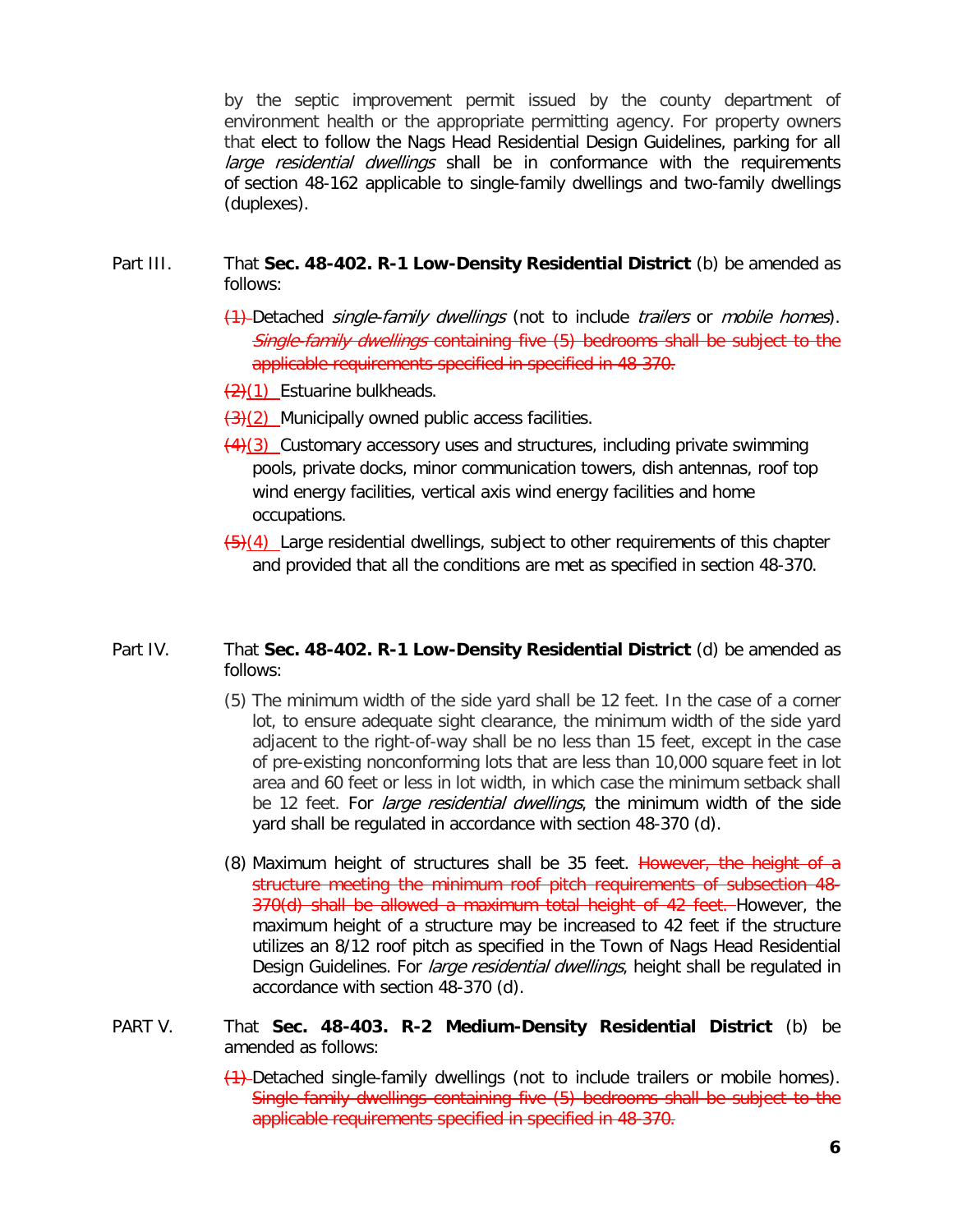## $(1)$   $\theta$

## (2) Duplexes.

- (2) Duplexes containing five (5) bedrooms shall be subject to the applicable requirements specified in Section 48-370 Residential Design Standards.
- (3) Estuarine bulkheads.
- (4) Municipally owned public access facilities.
- (5) Customary accessory uses and structures, including private swimming pools, private docks, minor communication towers, dish antennas, roof top wind energy facilities, vertical axis wind energy facilities and home occupations.
- (6) Large residential dwellings, subject to other requirements of this chapter and provided that all the conditions are met as specified in [section 48-370.](https://www.municode.com/library/)
- (7) Residential cluster housing, subject to other requirements of this chapter and provided that the following conditions are met:

## Part VI. That **Sec. 48-403. R-2 Medium-Density Residential District** (d) be amended as follows:

- (5) The minimum width of the side yard shall be ten feet. In the case of a corner lot, to ensure adequate sight clearance, the minimum width of the side yard adjacent to the right-of-way shall be no less than 15 feet, except in the case of pre-existing nonconforming lots that are less than 10,000 square feet in lot area and 60 feet or less in lot width, in which case the minimum setback shall be 12 feet. For *large residential dwellings*, the minimum width of the side yard shall be regulated in accordance with section 48-370 (d).
- (8) Maximum height of structures shall be 35 feet. However, the height of a structure meeting the minimum roof pitch requirements of subsection 48- 370(d) shall be allowed a maximum total height of 42 feet. However, the maximum height of a structure may be increased to 42 feet if the structure utilizes an 8/12 roof pitch as specified in the Town of Nags Head Residential Design Guidelines. For *large residential dwellings*, height shall be regulated in accordance with section 48-370 (d).

### PART VII. That **Sec. 48-404. R-3 High-Density Residential District** (b) be amended as follows:

- (1) Detached single-family dwellings (not to include trailers or mobile homes). Single-family dwellings containing five (5) bedrooms shall be subject to the applicable requirements specified in specified in 48-370.
- (1)
- (2) Duplexes. Duplexes containing five (5) bedrooms shall be subject to the applicable requirements specified in Section 48-370 Residential Design Standards.
- (3) Estuarine bulkheads.
- (4) Municipally owned public access facilities.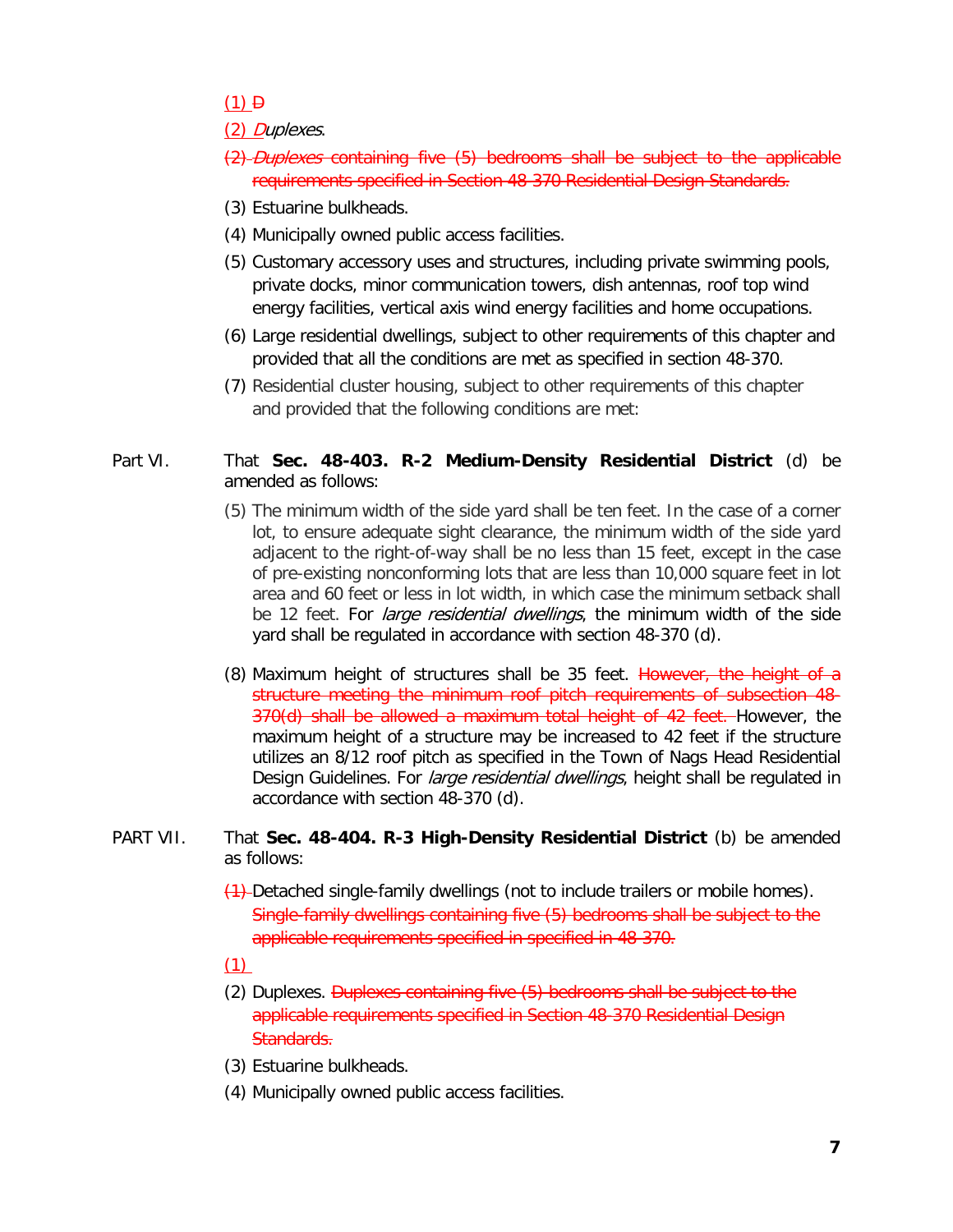- (5) Customary accessory uses and structures, including private swimming pools, private docks, minor communication towers, dish antennas, roof top wind energy facilities, vertical axis wind energy facilities and home occupations.
- (6) Large residential dwellings, subject to other requirements of this chapter and provided that all the conditions are met as specified in [section 48-370.](https://www.municode.com/library/)

## Part VIII. That **Sec. 48-404. R-3 High-Density Residential District** (d) be amended as follows:

- (5) The minimum width of the side yard shall be eight feet. In the case of a corner lot, to ensure adequate sight clearance, the minimum width of the side yard adjacent to the right-of-way shall be no less than 15 feet, except in the case of pre-existing nonconforming lots that are less than 10,000 square feet in lot area and 60 feet or less in lot width, in which case the minimum setback shall be 12 feet. For *large residential dwellings*, the minimum width of the side yard shall be regulated in accordance with section 48-370 (d).
- (7) Maximum height of structures shall be 35 feet. However, the height of a structure meeting the minimum roof pitch requirements of subsection 48- 370(d) shall be allowed a maximum total height of 42 feet. However, the maximum height of a structure may be increased to 42 feet if the structure utilizes an 8/12 roof pitch as specified in the Town of Nags Head Residential Design Guidelines. For *large residential dwellings*, height shall be regulated in accordance with section 48-370 (d).

#### PART IX. That **Sec. 48-405. CR Commercial Residential District** (b) be amended as follows:

(1) Single-family dwelling units and duplexes, subject to dimensional requirements of R-3 district, except for minimum lot width. Single-family dwellings and duplexes containing five bedrooms shall be subject to the applicable requirements specified in section 48-370.

### (1)

- (2) Municipally owned public access facilities.
- (3) Restaurants.
- (4) Customary accessory uses and structures, including private swimming pools, minor communication towers, dish antennas, roof top wind energy facilities, vertical axis wind energy facilities and home occupations.
- (5) Large residential dwellings, subject to other requirements of this chapter and provided that all the conditions are met as specified in [section 48-370.](https://www.municode.com/library/nc/nags_head/codes/code_of_ordinances?nodeId=PTIICOOR_CH48ZO_ARTXMIPR_S48-370REDEST)

## Part X. That **48-405. CR Commercial Residential District** (d) be amended as follows:

(5) The minimum width of the side yards shall be eight feet for single-family, duplex and commercial development. In the case of a corner lot, to ensure adequate sight clearance, the minimum width of the side yard adjacent to the right-of-way shall be no less than 15 feet for commercial development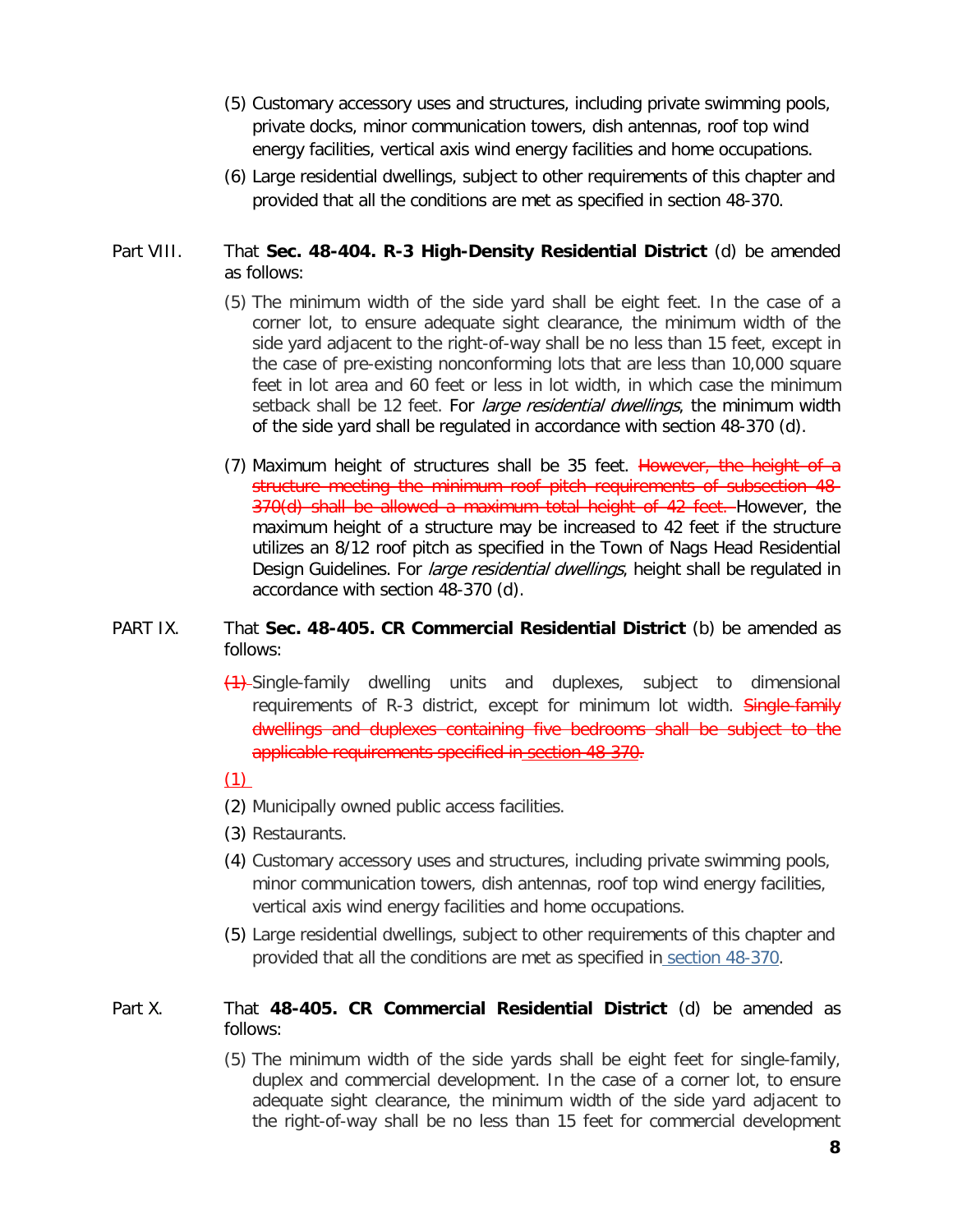and 12 feet for single-family and duplex use for lots less than 10,000 square feet in lot area and 60 feet or less in lot width. For *large residential dwellings*, the minimum width of the side yard shall be regulated in accordance with section 48-370 (d).

(8) Maximum height of structures shall be 35 feet. However, the height of a structure meeting the minimum roof pitch requirements of subsection 48- 370(d) shall be allowed a maximum total height of 42 feet. However, the maximum height of a structure may be increased to 42 feet if the structure utilizes an 8/12 roof pitch as specified in the Town of Nags Head Residential Design Guidelines. For *large residential dwellings*, height shall be regulated in accordance with section 48-370 (d).

### PART XI. That **Sec. 48-406. C-1 Neighborhood Commercial District** (b) be amended as follows:

(1) Single-family dwelling units and duplexes, subject to dimensional requirements of R-3 district, except for minimum lot width. Single-family dwellings and duplexes containing five bedrooms shall be subject to the applicable requirements specified in section 48-370.

# (1)

- (2) Banking institution.
- (3) Barbershop and beauty parlor.
- (4) Drugstore.
- (5) Food market.
- (6) Post office.
- (7) Laundry and dry cleaning pickup stations and laundromats.
- (8) Customary accessory uses and structures, including private swimming pools, private docks, minor communication towers, dish antennas and home occupations.
- (9) Large residential dwellings, subject to other requirements of this chapter and provided that all the conditions are met as specified in [section 48-370.](https://www.municode.com/library/nc/nags_head/codes/code_of_ordinances?nodeId=PTIICOOR_CH48ZO_ARTXMIPR_S48-370REDEST)

### Part XII. That **48-406. C-1 Neighborhood Commercial District** (d) be amended as follows:

- (5) Side yards shall total at least 15 feet in width. Every building must be set back no less than five feet from the side property line. The side yard on either side may be of any size, provided that neither side yard is less than five feet in width and further provided that the sum of the two side yards equals at least 15 feet in width. In the case of a corner lot, to ensure adequate sight clearance, the side yard adjacent to the right-of-way shall be no less than 15 feet. For *large residential dwellings*, the minimum width of the side yard shall be regulated in accordance with section 48-370 (d).
- (7) Maximum height of structures shall be 35 feet. However, the height of a structure meeting the minimum roof pitch requirements of subsection 48-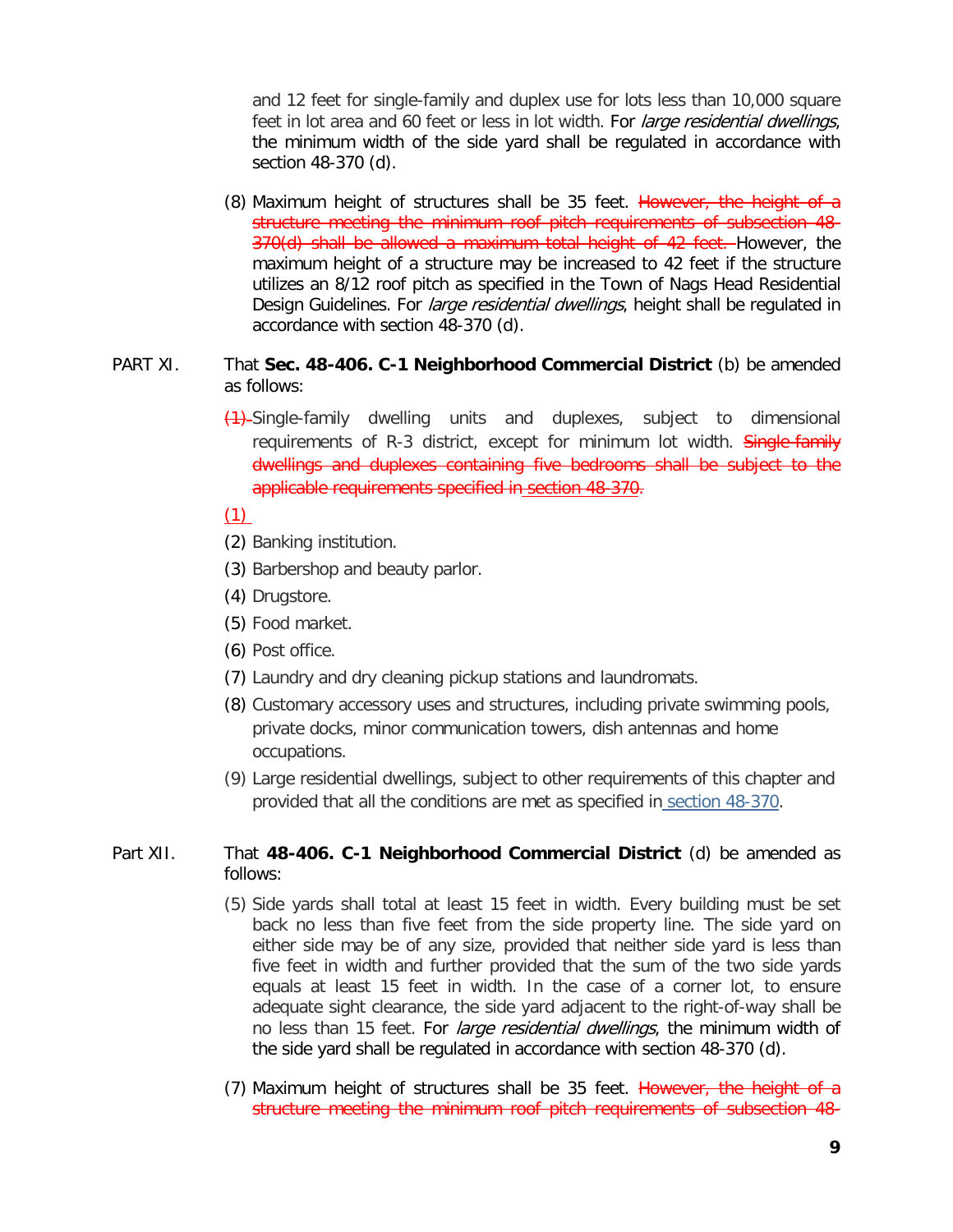370(d) shall be allowed a maximum total height of 42 feet. However, the maximum height of a structure may be increased to 42 feet if the structure utilizes an 8/12 roof pitch as specified in the Town of Nags Head Residential Design Guidelines. For *large residential dwellings*, height shall be regulated in accordance with section 48-370 (d).

- PART XIII. That **Sec. 48-407. C-2 General Commercial District** (b) be amended as follows:
	- (4) Single-family dwelling units and duplexes, subject to dimensional requirements of R-3 district, except for minimum lot width. Single-family dwellings and duplexes containing five bedrooms shall be subject to the applicable requirements specified in section 48-370.

(4)

- (5) Estuarine bulkheads.
- (6) Customary accessory uses and structures, including private swimming pools, private docks, minor communication towers, dish antennas and home occupations, vertical axis wind energy facilities and roof top wind energy facilities.

(7) Large residential dwellings, subject to other requirements of this chapter and provided that all the conditions are met as specified in [section 48-370.](https://www.municode.com/library/nc/nags_head/codes/code_of_ordinances?nodeId=PTIICOOR_CH48ZO_ARTXMIPR_S48-370REDEST)

## Part XIV. That **48-407. C-2 General Commercial District** (d) be amended as follows:

- (5) The minimum width of the side yards shall be eight feet for residential development (single-family and duplex). Side yards shall total at least 15 feet in width for commercial development. Every commercial building must be set back no less than five feet from a side property line. The side yard on either side may be of any size, provided that neither side yard is less than five feet in width and further provided that the sum of the two side yards equals at least 15 feet in width. In the case of a corner lot, to ensure adequate sight clearance, the minimum width of the side yard adjacent to the right-of-way shall be no less than 15 feet, except in the case of pre-existing nonconforming lots for single-family and duplex use that are less than 10,000 square feet in lot area and 60 feet or less in lot width, in which case the minimum setback shall be 12 feet. For large residential dwellings, the minimum width of the side yard shall be regulated in accordance with section 48-370 (d).
- (7) Maximum height of structures shall be 35 feet. However, the height of a structure meeting the minimum roof pitch requirements of subsection 48- 370(d) shall be allowed a maximum total height of 42 feet. However, the maximum height of a structure may be increased to 42 feet if the structure utilizes an 8/12 roof pitch as specified in the Town of Nags Head Residential Design Guidelines. For large residential dwellings, height shall be regulated in accordance with section 48-370 (d).
- PART XV. That **Sec. 48-408. C-4 Village Commercial District** (b) be amended as follows: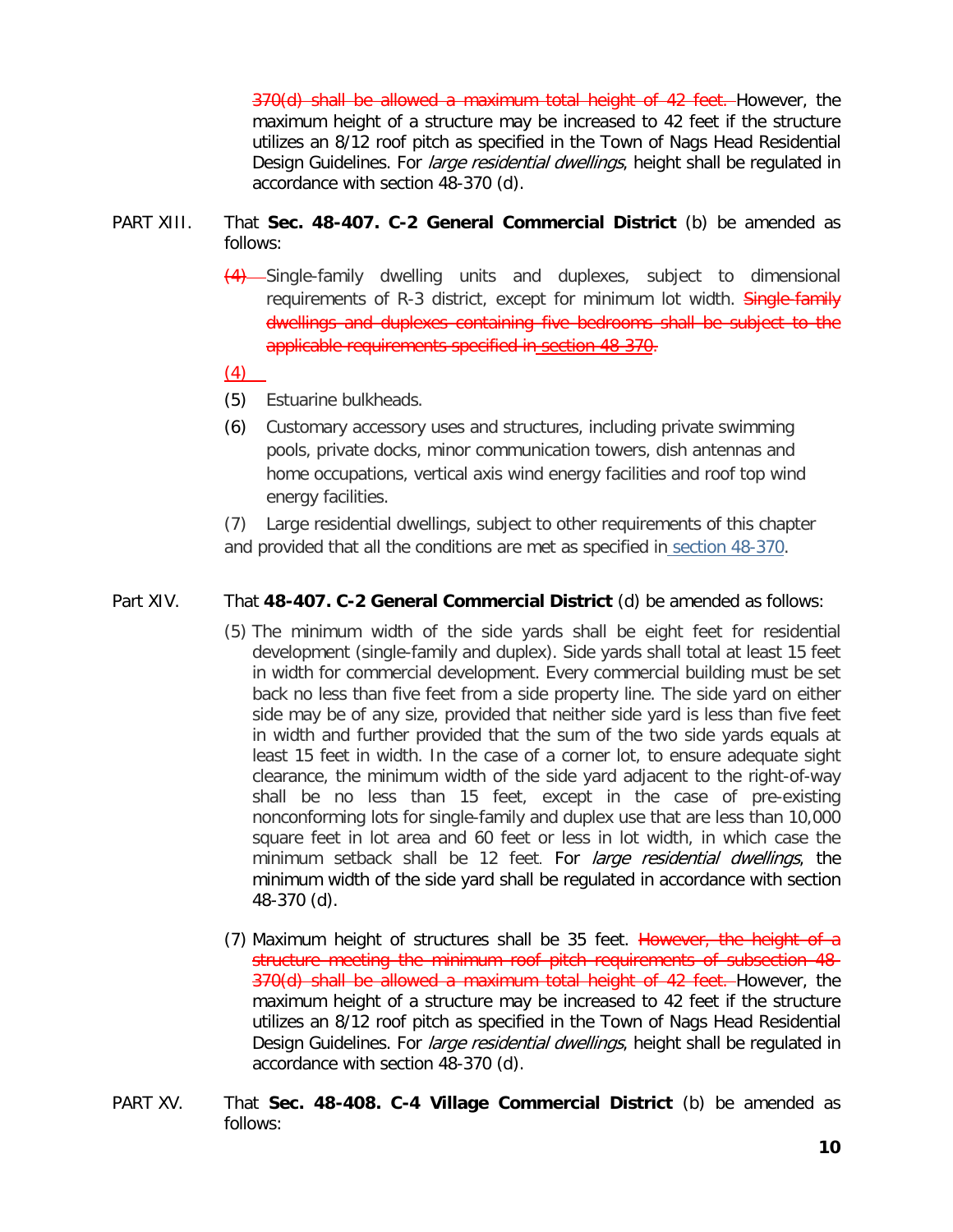- (1) Single-family dwellings and duplexes (not to include trailers and mobile homes). Single-family dwellings and duplexes containing five bedrooms shall be subject to the applicable requirements specified in section 48-370.
- (8) Large Residential Dwellings, subject to other requirements of this chapter and provided that all the conditions are met as specified in [section 48-370.](https://www.municode.com/library/nc/nags_head/codes/code_of_ordinances?nodeId=PTIICOOR_CH48ZO_ARTXMIPR_S48-370REDEST)
- Part XVI. That **Sec. 48-408. C-4 Village Commercial District** (d) be amended as follows:
	- (5) The minimum width of the side yard shall be ten feet. For corner lots, to ensure adequate sight clearance, the side yard adjacent to the right-of-way shall be not less than 15 feet. For *large residential dwellings*, the minimum width of the side yard shall be regulated in accordance with section 48-370 (d).
	- (8) Maximum height of structures shall be 35 feet. However, the height of a structure meeting the minimum roof pitch requirements of subsection 48- 370(d) shall be allowed a maximum total height of 42 feet. However, the maximum height of a structure may be increased to 42 feet if the structure utilizes an 8/12 roof pitch as specified in the Town of Nags Head Residential Design Guidelines. For *large residential dwellings*, height shall be regulated in accordance with section 48-370 (d).
- PART XVII. That **Sec. 48-443. SPD-20 Special Planned Development District** (b) be amended as follows:
	- (1) Single-family dwellings. Single-family dwellings and duplexes containing five bedrooms shall be subject to the applicable requirements specified in section 48-370.
	- (1)

(8) Large Residential Dwellings, subject to other requirements of this chapter and provided that all the conditions are met as specified in [section 48-](https://www.municode.com/library/nc/nags_head/codes/code_of_ordinances?nodeId=PTIICOOR_CH48ZO_ARTXMIPR_S48-370REDEST) [370.](https://www.municode.com/library/nc/nags_head/codes/code_of_ordinances?nodeId=PTIICOOR_CH48ZO_ARTXMIPR_S48-370REDEST)

- Part XVIII. That **48-443. SPD-20 Special Planned Development District** (d) be amended as follows:
	- (5) The minimum width of the side yard shall be 12 feet. In the case of a corner lot, to ensure adequate sight clearance, the minimum width of the side yard adjacent to the right-of-way shall be not less than 15 feet. For *large* residential dwellings, the minimum width of the side yard shall be regulated in accordance with section 48-370 (d).
	- (7) Maximum height of structures shall be 35 feet. However, the height of a structure meeting the minimum roof pitch requirements of subsection 48- 370(d) shall be allowed a maximum total height of 42 feet. However, the maximum height of a structure may be increased to 42 feet if the structure utilizes an 8/12 roof pitch as specified in the Town of Nags Head Residential Design Guidelines. For *large residential dwellings*, height shall be regulated in accordance with section 48-370 (d).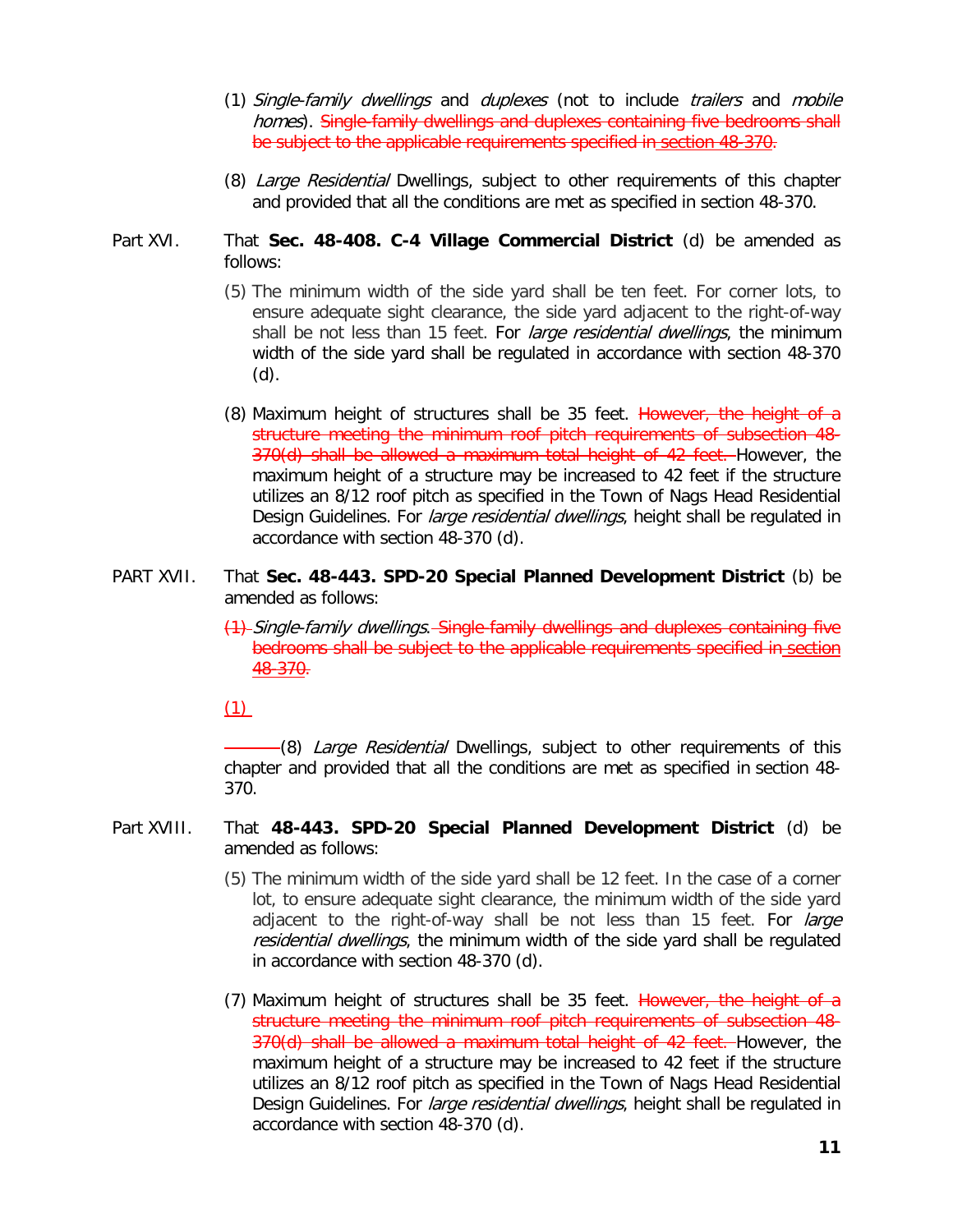- PART XIX. That **Sec. 48-444. Ocean and Sound Waters District** (b) be amended as follows:
	- $\left(3\right)$ -Detached *single-family dwellings* (not including *mobile homes* or floating homes), provided further that such dwellings meet all the dimensional requirements of the R-1 low-density residential district. **Single-family** dwellings containing five bedrooms shall be subject to the applicable requirements specified in section 48-370.

 $(3)$ 

(6) Large Residential Dwellings, subject to other requirements of this chapter and provided that all the conditions are met as specified in [section 48-370.](https://www.municode.com/library/nc/nags_head/codes/code_of_ordinances?nodeId=PTIICOOR_CH48ZO_ARTXMIPR_S48-370REDEST)

#### PART XX. That **Sec. 48-447. - Soundside Residential Dwelling Overlay District** be amended as follows.

(a) Intent. The Soundside Residential Dwelling Overlay District is hereby established. The purpose of this overlay district is to set forth regulations that will preserve the unique character and historical significance of the residential enclave located in the vicinity of the unimproved portion of Soundside Road and Chowan Avenue.

This area was one of the earliest developed areas of the town. Historically, it was in close proximity to the ferry landing point for many of the early visitors to Nags Head and was one of the first locations for summer houses before property owners began developing on the oceanfront. Many of the early cottages in this area were small, one to one and one-half story homes that resembled the cottages still present today in the Nags Head Historic Cottage Row. Although this area has experienced some redevelopment since its inception, many of the existing houses retain the character of the original development. This is reflected in the present architectural styles as well as the low-density, informal landscape which maintains the area's natural topography and vegetation. For the aforementioned reasons, the Town of Nags Head recognizes this area as one of unique significance, and consequently wishes to take measures to preserve its existing character. Specifically, the intent of this section is to achieve the following objectives:

- (1) To maintain and promote residential development that patterns the architecture and building designs of the current and former cottages of this area.
- (2) To minimize land disturbance and preserve natural topography and vegetation.
- (3) To maintain a low-density character while still allowing reasonable use of property.
- (4) To establish minimum street and driveway standards to accommodate town service vehicles and local traffic while reducing impervious surfaces.
- (b) Applicability. The provisions of this section shall apply to all areas designated as the Soundside Residential Dwelling Overlay District as defined on the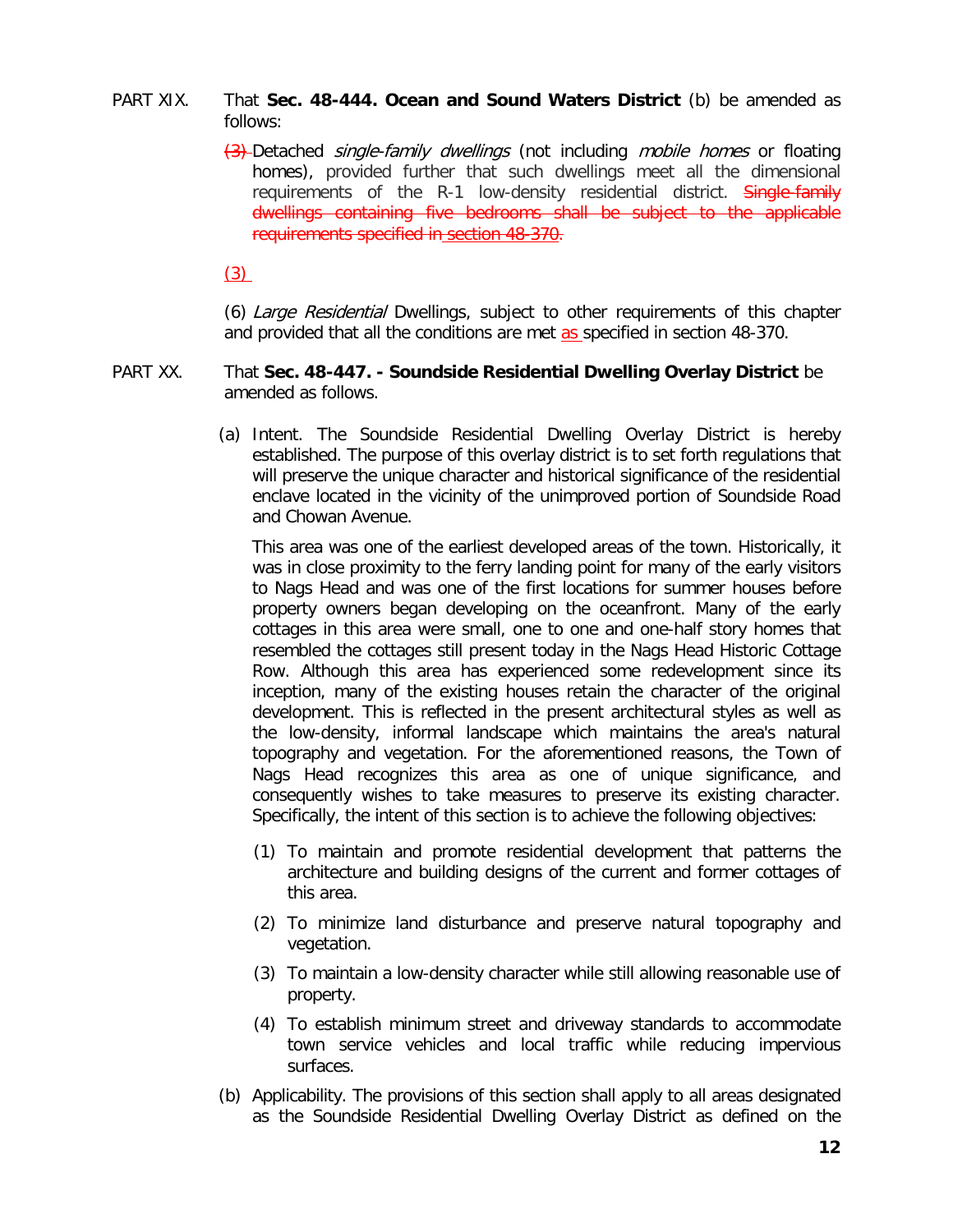official Zoning Map of the Town of Nags Head, North Carolina. This area generally includes parcels within the R-2 Medium Density Residential zoning district abutting the unimproved portions of Soundside Road and Chowan Avenue. The Soundside Residential Dwelling Overlay District is bounded by the Old Nags Head Cove subdivision to the south and east, the Southridge subdivision and the Nags Head Hotel Property Lots to the north, and the Roanoke Sound to the west. Where the provisions of this section conflict with the provisions of Section 48-403 R-2 Medium Density Residential District, the provisions of this section shall apply.

- (c) Permitted uses. Permitted uses in the Soundside Residential Dwelling Overlay District include those uses set forth in section 48-403, R-2 Medium Density Residential District, subsection  $(b)(1)$ , subsection  $(b)(3)$ , and subsection  $(b)(6)$ . Large residential dwellings permitted under section 48-403 (b) $(6)$ shall not exceed an enclosed habitable living space of  $4,200$  square feet or a total of five bedroomsfeet, and the minimum lot area requirement for the permitting of large residential dwellings shall be 24,000 square feet. The customary accessory uses and structures permitted in section 48-403, R-2 Medium Density Residential District, subsection (b)(5) shall be allowed with the exclusion of minor communication towers.
- (d) Dimensional requirements. In addition to the dimensional requirements set forth in section 48-403, R-2 Medium Density Residential District, subsection (d), lot coverage for lots located in the Soundside Residential Dwelling Overlay District shall not exceed 25 percent. Private access easements, a maximum of 20 feet for two-way and 14 feet for one-way improved gravel surface area, shall be excluded from individual lot coverage calculations provided such access is not used for parking as required by section 48-167.
- (e) Site design. The following design criteria shall be satisfied in order to protect the unique natural features and vegetation in the Soundside Residential Dwelling Overlay District:
	- (1) Land disturbing activity and the removal of trees greater than four inches in diameter measured at one foot above the ground shall be limited to the following areas:
		- a. Within the proposed building footprint, including decks and a ten-foot perimeter around the principal building and its accessory buildings;
		- b. Within vehicular accessways;
		- c. Within the septic tank nitrification field and an area around such field as determined by the county department of environmental health as to ensure proper functioning of the septic system; and
		- d. Within areas where land disturbing activities have created slopes in excess of three to one, the finished topography shall be aligned with and graded to existing neighboring dunes in such a manner as to minimize erosion.
	- (2) The use of bulkheads shall be limited to vehicular accessways, decorative landscaping and estuarine bulkheads only.
	- (3) A building permit shall be required prior to any building site preparation.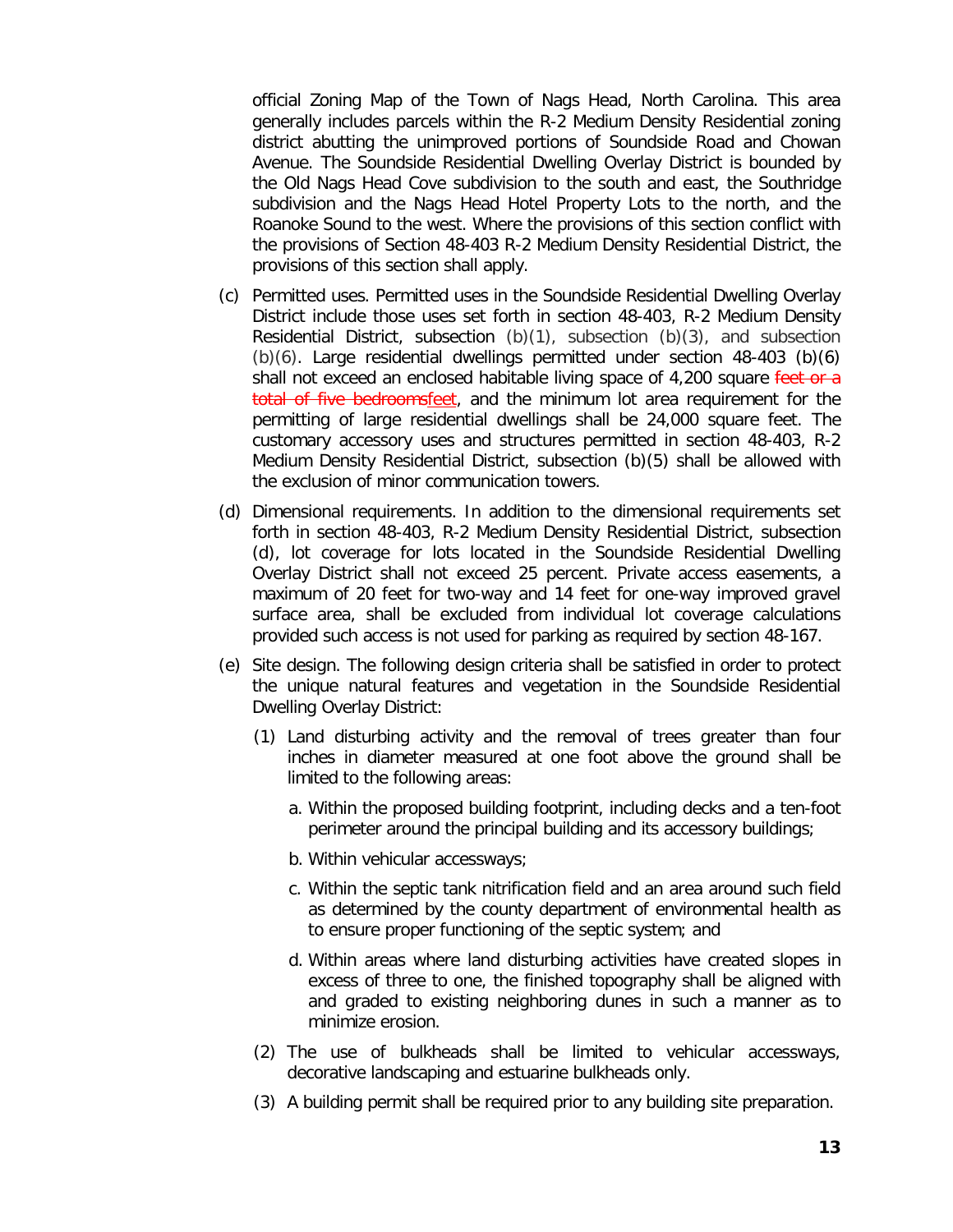- (4) Prior to any tree removal or earth disturbing activity, the perimeter of all proposed structures, accessways and drainfield areas shall be staked on the lot and inspected by the zoning administrator.
- (5) Unimproved gravel driveways and gravel aprons shall be permitted.
- (6) All utilities shall be placed underground.
- (f) Building design. In addition to the applicable standards of section 48-370, residential design standards, the following standards are encouraged for shall apply to all single-family dwellings:
	- (1) Residential structures that have a ground floor elevation that is less than four feet above the required base flood elevation (BFE) shall should be piling supported. Ground floor enclosures of a piling supported residential structure shall-should not exceed 300 square feet of enclosed storage.
	- (2) Residential structures shall-should not contain more than two habitable floors.
	- (3) Residential structures are encouraged to shall-achieve a minimum total of 100 points in accordance with the Nags Head Residential Design Manual. based on the residential architectural point system established in section 48-370, residential design standards, subsection (d). Fifty points of the required minimum must be achieved is recommended with the utilization of covered porches to achieve the desired architecture of the district.
	- (4) Roof pitch shall-should not exceed 12/12.
	- (5) The following siding materials are encouraged for vertical wall siding:
		- a. Wood shingles. Wood material should be red cedar, white cedar, juniper, or pressure treated pine.
		- b. Wood lap board.
		- c. Vertical board and batten siding.
		- d. T-111.
	- (6) Height and the minimum side yard for large residential dwellings shall be regulated in accordance with section 48-370 (d).
- PART XXI. That **Sec. 48-371. - Commercial design standards.** be amended as follows.
	- (a) Intent. The purpose of establishing this section is to set forth a comprehensive set of regulations designed to protect and promote the unique and historical architectural elements held to be valued as an integral part of the town image and to ensure that future commercial development is compatible with its natural and developed environments.
	- (b) Architectural requirements. Except for the following uses, these provisions shall apply to all principal structures for permitted and conditional uses listed in the Commercial Residential (CR) District, Neighborhood Commercial (C-1) District, General Commercial (C-2) District, Village Commercial (C-4) District,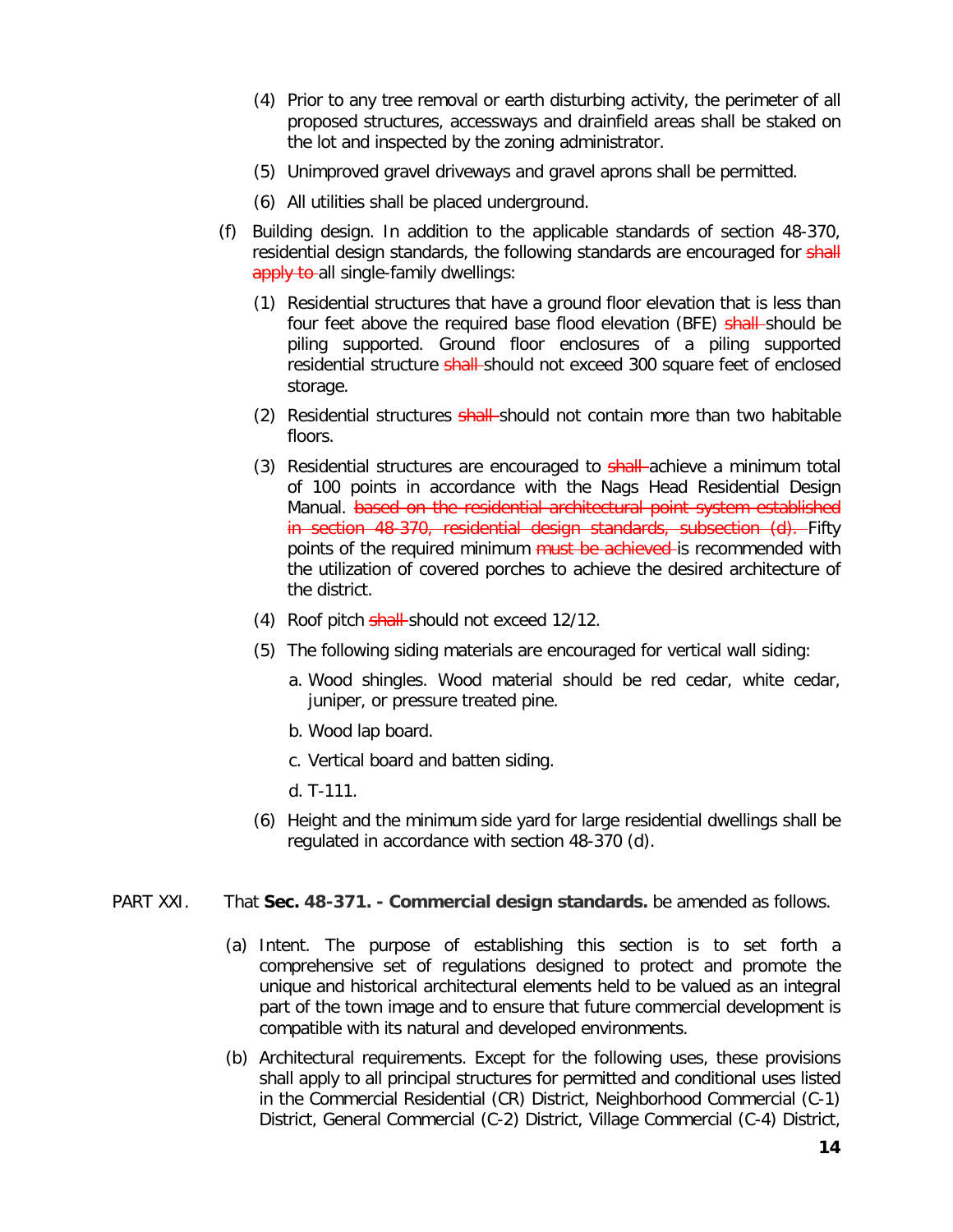and The Village at Nags Head SPD-C Commercial 1, Commercial 2, and Hotel zoning districts:

- (1) Fishing piers
- (2) Public utility facilities
- (3) Single-family dwellings and duplexes
- (4) Religious complexes
- (5) Elementary schools
- (6) Farmers markets

All existing principal structures located in the Commercial Residential (CR) District, Neighborhood Commercial (C-1) District, General Commercial (C-2) District, Village Commercial (C-4) District, and The Village at Nags Head SPD-C Commercial 1, Commercial 2, and Hotel zoning districts, except for the uses listed above, which do not meet the requirements of this section shall be regulated in accordance with chapter 48, Article IV.

- (c) Commercial building size categories.
	- (1) Commercial building category #1. All principal buildings as enumerated in subsection (b) of this section, which have a ground floor heated area of less than 15,000 square feet shall be included in this category. Unless exempted by subsection (b) of this section, buildings in this category shall achieve a total score of 125 based on the residential architectural criteria as set forth in subsection (d) of this section and further defined in the "Town of Nags Head Residential Design ManualGuidelines (see Appendix A)." The following exceptions/modifications to the residential design standards shall be applied to commercial buildings:
		- a. Points will not be awarded for additional parking spaces above the minimum number of required spaces.
		- $ab$ . A porch meeting the definition of ground floor will be awarded points as a first floor porch.
		- $be.$  On the front and each side of the building windows shall comprise not less than ten percent and not more than 40 percent of each building vertical wall area. For metal and glass storefront and curtain wall systems, windows shall be no wider than four feet and not taller than eight feet without having at least a 12-inch separation between windows. Doors shall be no wider than six feet and no taller than eight feet without having at least a 12-inch separation between windows and doors.
		- c<del>d</del>. Buildings shall use a pitched roof with a pitch of four in 12 or greater. There shall be no vertical parapet walls.
	- (2) Commercial building category #2. All principal buildings as enumerated in subsection (b) of this section which have a ground floor heated area that is 15,000 square feet or greater shall be included in this category; with the exception of automobile service stations and repair garages, which shall be included in this category regardless of their ground floor heated living area. Unless exempted by subsection (b) of this section,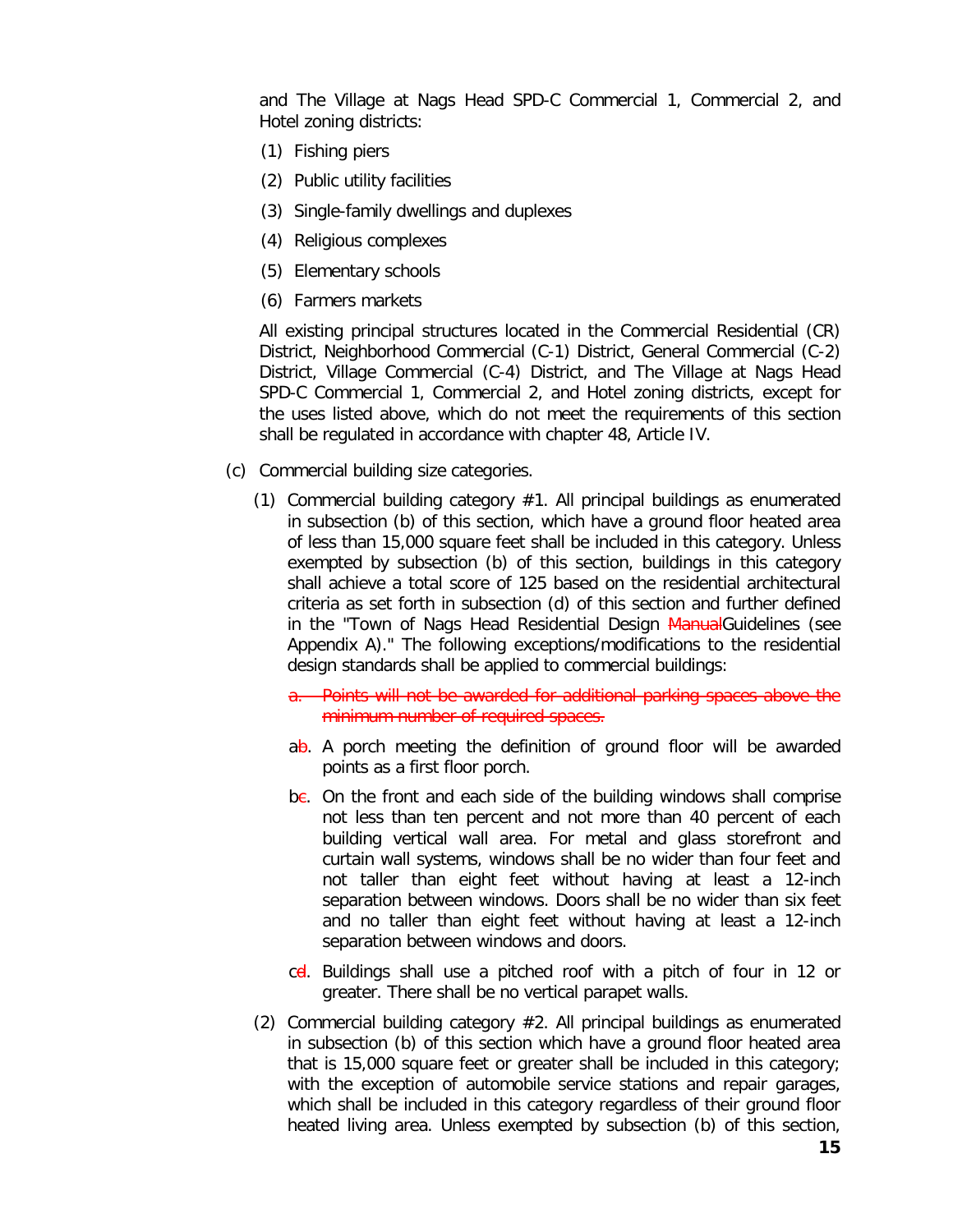principal buildings in this category shall comply with one of the following three requirements:

- a. The requirements of commercial building category #1 as enumerated in section 48-371 (c)(1).
- b. The requirements set forth in section 48-371 (d) alternative commercial exterior design.
- c. Automobile service stations and repair garages shall comply with either the requirements of section 48-371(c)(1) or section 48-371(d) subsections (1), (2)c., (2)d., and (3). Automobile service stations and repair garages that comply with section 48-371(d) subsections (1), (2)c., (2)d., and (3) shall also incorporate a covered porch, portico, or covered entry feature over the main customer entrance. This entrance feature shall be a minimum of four feet in depth from the exterior wall to the outer edge of column, shall be a minimum of eight feet wide, and shall be supported by columns no smaller than eight inches wide.
- (d) Alternative commercial exterior design. The purpose of this section is to establish a set of alternative architectural requirements for structures 15,000 square feet or greater in ground floor heated area. These requirements are included to create a suitable set of architectural standards for larger buildings that use and benefit from "flat roof" construction. Buildings for which alternative commercial exterior design is applied shall comply with all requirements listed in subsections  $(d)(1)$ — $(3)$  of this section. Unless otherwise defined or specified in this section, all architectural definitions and specifications listed in this section shall be consistent with those features defined in the "Town of Nags Head Residential Design ManualGuidelines (see Appendix A)."
	- (1) All visible wall siding materials shall consist of one or more of the following materials:
		- a. Cedar shingles
		- b. Lap siding
		- c. Brick
		- d. Vertical board and batten
		- e. Stucco
		- f. Not more than ten percent metal material in accordance with section 48-83.
	- (2) The following standards shall apply to the building facade(s):
		- a. The entire front building facade (front building elevation) shall incorporate a first floor porch that is a minimum of eight feet in depth from the exterior wall to the outer edge of column and supported by columns no smaller than eight inches wide and not more than 16 feet apart. Additionally the porch shall be no more than 12 feet tall from porch floor to porch ceiling. The roof over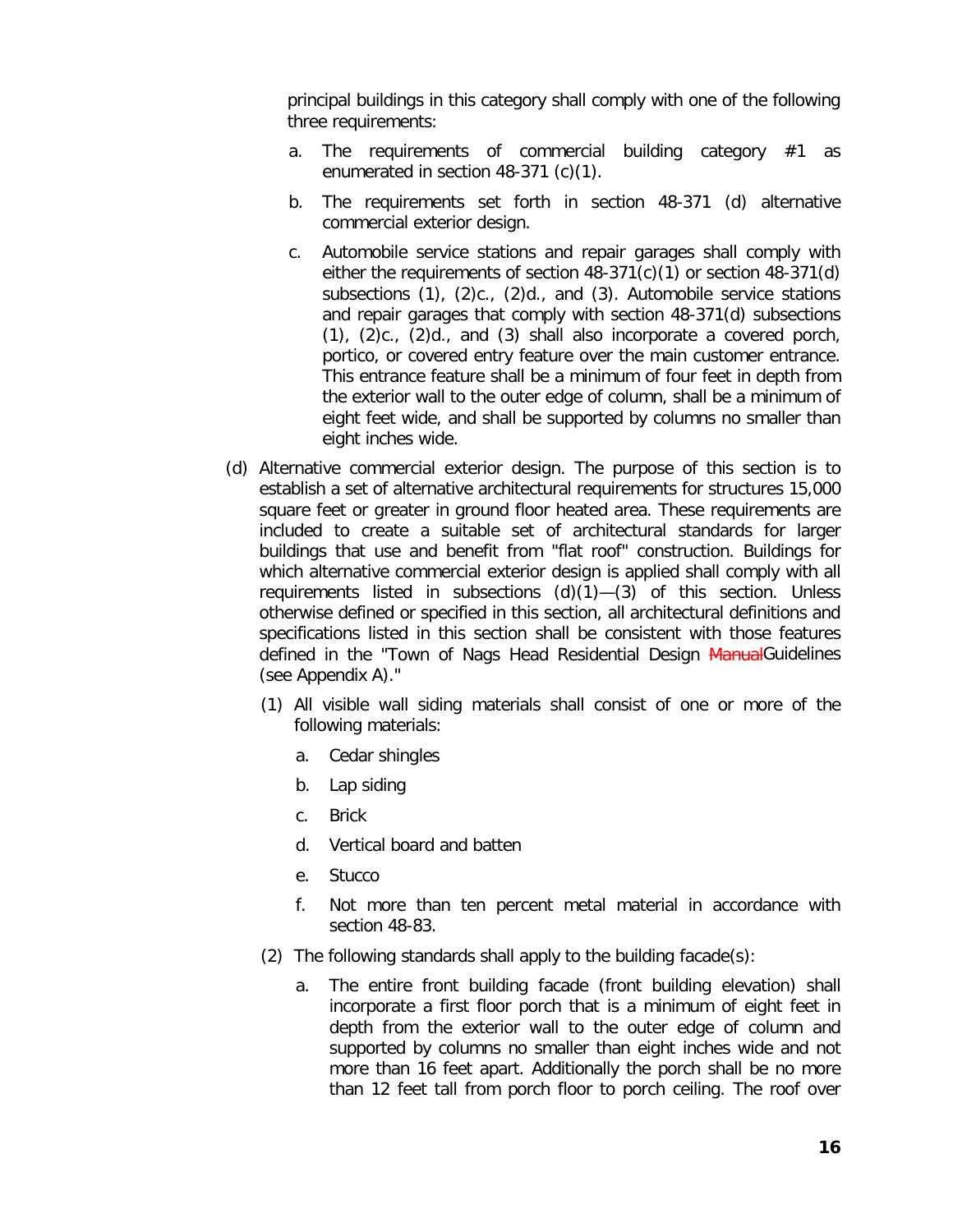the porch shall have a roof pitch of no less than four in 12 inches and not more thatn 12 in 12.

- b. On the front and each side of the building windows shall comprise not less than ten percent and not more than 40 percent of each building vertical wall area. The building wall area used to determine window area shall be the area from floor to the top of wall at roof structure bearing. For metal and glass storefront and curtain wall systems, windows shall be no wider than four feet and not taller than eight feet without having at least a 12-inch separation between windows. Doors shall be no wider than six feet and not taller than eight feet without having at least a 12-inch separation between windows and doors.
- c. Buildings not having a full, pitched roof with a pitch of four in 12 or greater, shall have roof facades or mansards as follows: Building elevations must have a roof facade area and height for a minimum of 40 percent of the entire building facade area and height. The building facade used to determine roof facade area and height shall be from the floor to the top of wall at roof structure bearing. Roof facade pitches shall be no less than four in 12 and no more than 12 in 12 on facades facing a public right-of-way. Roof facade pitches shall be no less than 18 in 12 on elevations not facing a public right-of-way. There shall be no vertical parapet walls above the roof structure bearing.
- d. Wall elevations and roofs greater than 50 horizontal feet in length shall have no more than 40 horizontal feet without a roof variation. Roof variations may consist of dormers, coastal watch towers, bumpouts, or entrance features in the "coastal" or "Old Nags Head" style as described in the Nags Head Residential Design ManualGuidelines (see Appendix A).
- PART XXII. All ordinances or parts of ordinances in conflict with this ordinance are hereby repealed.
- PART XXIII. This ordinance shall be in full force and effect from and after the **\_\_\_\_\_** day of **\_\_\_\_\_\_\_\_\_**, **2015**.

Robert C. Edwards, Mayor

ATTEST:

Carolyn F. Morris, Town Clerk

APPROVED AS TO FORM:

John Leidy, Town Attorney